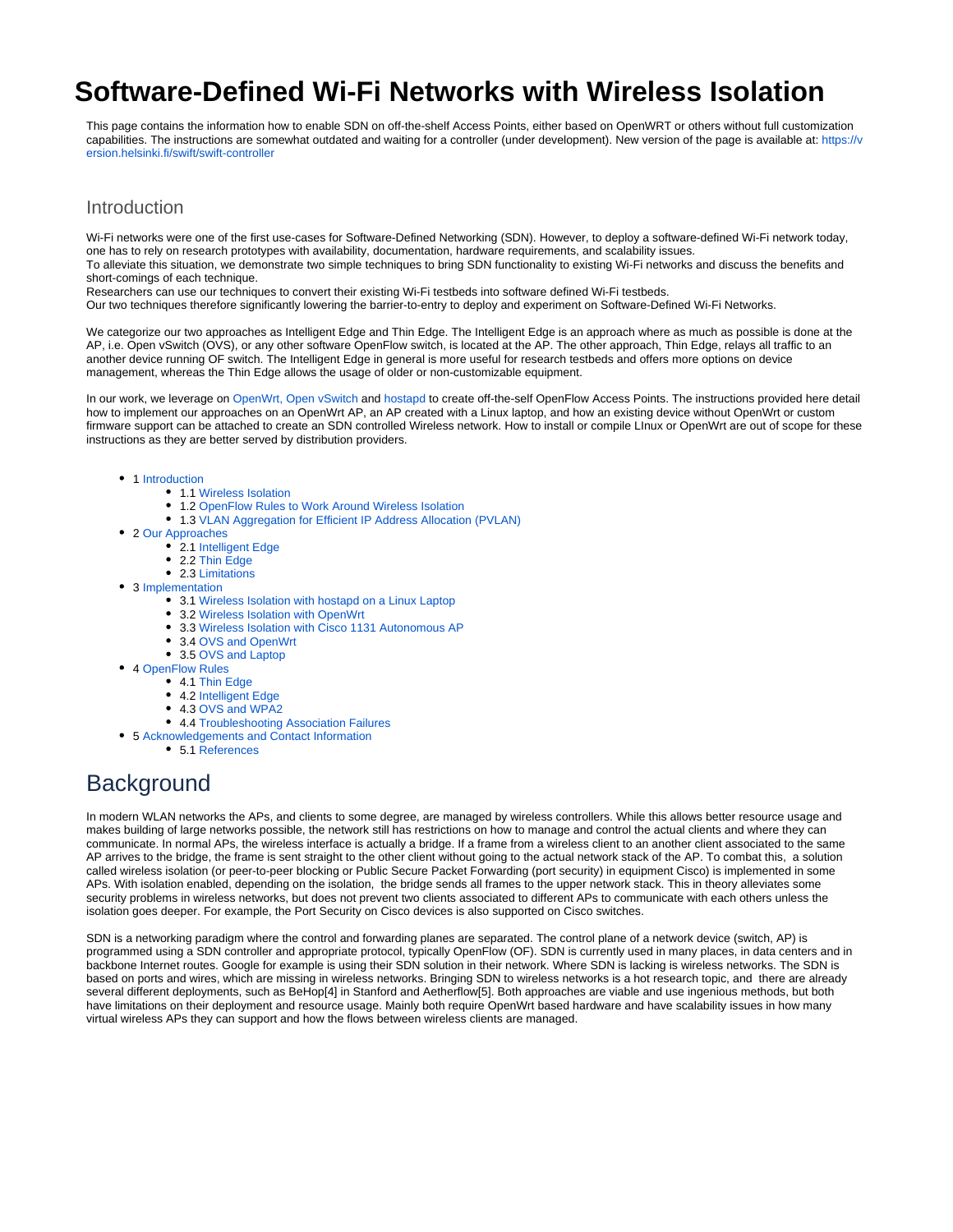

The diagram above shows how a typical access point is wired internally. The AP consists of a System-on-a-Chip with one or more Ethernet interfaces (eth0), one or more WiFi interfaces (wlanX) and a Virtual LAN (VLAN) capable switch. The eth0 of the SoC is connected to one of the switch ports and rest of the ports are typically divided into two VLANs, one for switched ports (ports 1-4), and one for the WAN port of the AP (port 5).

## <span id="page-1-0"></span>**Wireless Isolation**

Wireless Isolation is a technology available on various Access Points. The Wireless Isolation denies wireless clients from communicating between each others by not forwarding wireless frames between the clients. The main benefit is for large public WiFi networks to have an additional layer of security. Since no two clients can communicate, the attack surface against clients is smaller. The wireless isolation is available in Linux MAC80211 drivers, and for example in Cisco APs (called Port Security, PSPF or Peer-to-Peer blocking depending on if the AP is autonomous or connected to a controller). In Linux, the isolation is implemented by sending the packets in wireless frames to the upper network stack instead of just using the wireless network interface as a bridge between wireless clients. If the frames are just bridged between clients, the network stack of the AP does not see the packets and cannot affect them. The Cisco on the other hand sends only ARP to upper network stack.

## <span id="page-1-1"></span>**OpenFlow Rules to Work Around Wireless Isolation**

The default case when a packet (ARP or others) arrives, it is send out from an another port and never back to the port where it came from. In OVS, the key action is actions=output:in\_port,local i.e. send the packet also back to the interface where it came from. Normal output:<port> does not send the packet back if it came from <port>.

## <span id="page-1-2"></span>**VLAN Aggregation for Efficient IP Address Allocation (PVLAN)**

Another way to provide ARP support is to use VLAN Aggregation for Efficient IP Address Allocation, or Proxy ARP for Private VLANs, detailed in [RFC](https://tools.ietf.org/html/rfc3069/)  [3069](https://tools.ietf.org/html/rfc3069/). It was mainly developed to allow a better allocation of IPv4 addresses in cases where the same IPv4 subnet is divided among multiple Virtual LANs. For our approaches, the main usage is to allow a host, the AP in our case, to impersonate other wireless clients by using its own MAC address as the response for ARP queries. With wireless isolation, the ARP queries sent by the wireless clients are visible only for the AP and not to the other wireless clients. With PVLAN, the AP sees the ARP queries arriving from the wireless interface and if the AP knows that a client in the wireless network has the MAC address of the query, the AP replies with its own MAC address. Subsequently, the requesting wireless client will now use the AP's MAC address as the destination MAC for the packet to the other wireless client. When the AP receives such packets, it replaces the source and destination MAC addresses with its own MAC and the destination's MAC address, and sends the packet back to the wireless interface. With this, the wireless clients can now communicate using the AP as a relay. In combination with the wireless isolation, the PVLAN allow the OVS in the AP to see and handle all flows between wireless clients with minimal changes to any of the hosts. The main drawback for PVLAN is that some of the MAC based flow rules may not work. Also, as the AP acts as a relay server for the wireless clients, the Time-To-Live value is decremented by one. This causes some device discovery protocols to break, such as the protocols used to find a Chromecast in the network. On the other hand, the OpenFlow rule set in general is slightly smaller.

## <span id="page-1-3"></span>Our Approaches

<span id="page-1-4"></span>We have devised two easily deployed methods to bring SDN to the wireless world. These approaches enable the SDN research on testbeds using offthe-shelf equipment and can even be applied to existing networks. While our approaches are relatively simple, they solve both scalability issues and the flow management between wireless clients. Both approaches require an SDN switch in the network. The SDN switch can be installed on the AP (Intelligent Edge) or at some other host in the network (Thin Edge). We leverage on the wireless isolation to get the wireless bridge to send all traffic to the upper network stack of the AP, including ARP requests. Depending on the Wireless Isolation implementation, i.e. are all packets or just ARP send to the upper network stack, we also enable PVLAN on the SDN switch host in latter case, which allows ARP requests to be send back to their originating interface. With these two, wireless isolation and PVLAN, many wireless networks can be made to support SDN.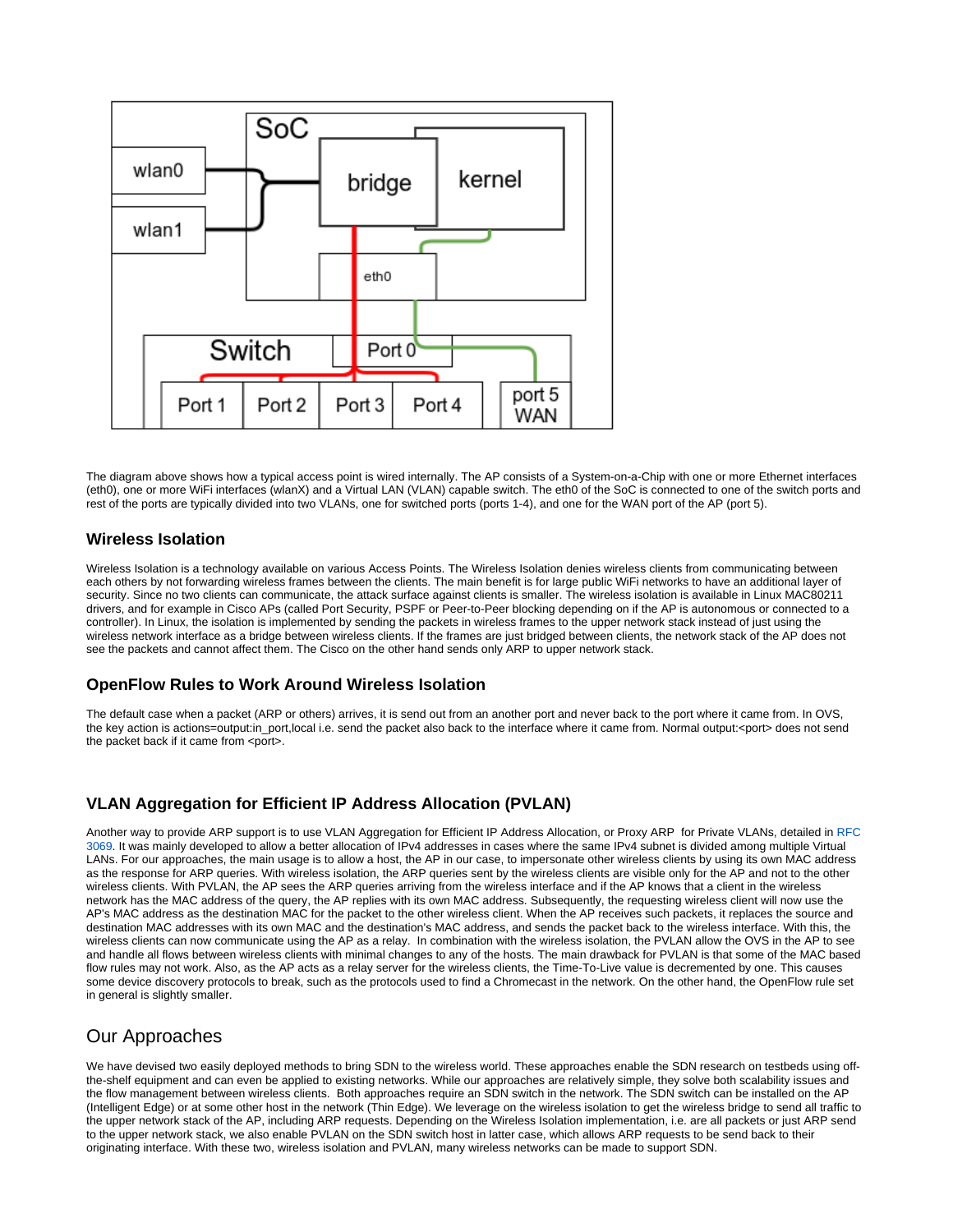## **Intelligent Edge**



The Intelligent Edge approach runs an SDN switch on the APs, i.e. at the network edge. This approach is deployable on the APs which support SDN, and wireless isolation. The easiest way to combine these is to use an AP with OpenWrt support. The wireless isolation is enabled to force the wireless interfaces to send all packets from wireless clients to the upper network stack of the AP, which makes all network traffic visible to the AP, including traffic between wireless clients (Bob and Charlie in the figure). The wireless interfaces are moved to the OVS, which in turn allows the fine grained control of the network traffic. This makes applications such as access control at the AP level possible. We can allow the clients to reach certain services such as Internet access and email, and deny other such as access to file servers or printing services.

The OVS also allows the control and management of the APs through a controller. While OF does not have any commands to actually control the hardware side of the controller, the controller can be used with other AP management solutions to bring the benefits of a managed WiFi network to the SDN world.

## <span id="page-2-0"></span>**Thin Edge**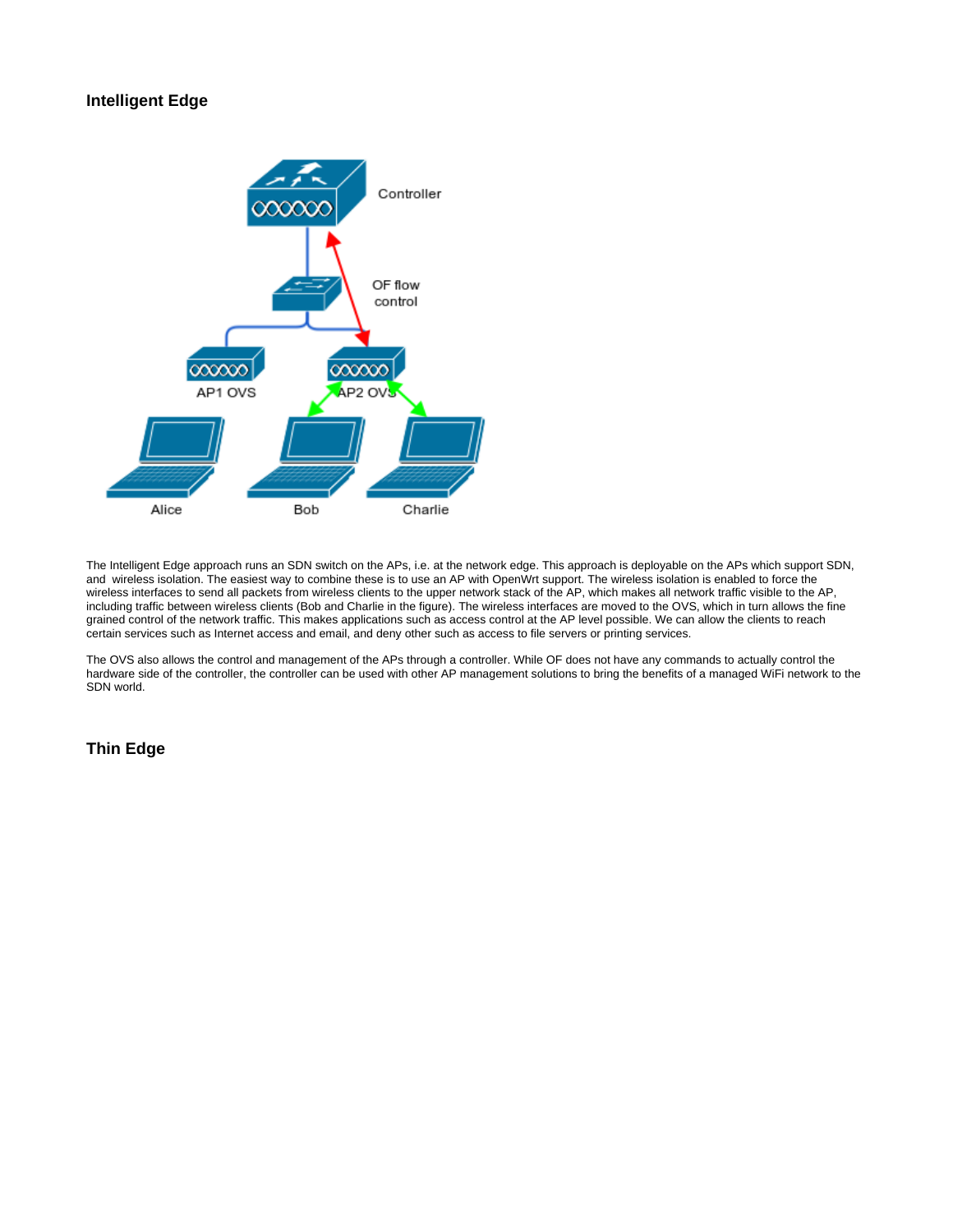

The Thin Edge approach is used when the APs support wireless isolation as detailed before, but do not support custom firmware or users are not allowed to install custom software on the APs. This is typically the case with enterprise grade APs or with some of the consumer equipment. The APs are directly connected to an host running OVS (or other SDN switches), where each AP is presented as a network interface to the OVS.

Currently, this approach several requirements in addition to the APs and the controller. First, a host with OVS (or other SDN switch) is needed. Depending on the host and the wireless isolation implementation, either the host or the Controller has to use PVLAN to allow the wireless clients to use ARP. The OVS, controller and PVLAN can be co-located or run in separate hosts. The second requirement is for the network infrastructure to support VLANs. This requirement is due to fact that the OVS host has to be able to distinguish each AP and that in normal switched environment, the switches send packets to their destination instead of having them to flow through certain devices. The VLANs are the easiest way to accomplish this (also using separate physical network interfaces and running wires from APs to the OVS would work but it does not scale nor is physically possible in buildings).

When the requirements are met, the Thin Edge allows non-SDN capable equipment to be used in SDN testbeds.

## <span id="page-3-0"></span>**Limitations**

So far, our approaches have a few limitations. First, since all traffic has to go to an SDN switch, we incur some performance penalties. In OpenWrt and OVS, the traffic has to traverse the CPU of the device. These devices typically are not very powerful, although our brief tests do not show large drop in performance for single flows.

The second limitation comes from the PVLAN. With pvlan, the AP shows as the destination MAC address or source MAC address depending if the wireless clients are sending or receiving frames. Due to this, each packet is seen twice in the network with different MAC addresses.

Third, the PVLAN causes the Time-To-Live (TTL) value of the packets to be decreased by one. This is due to fact that the OVS acts as a router instead of a switch. Main issue with this that some LAN discovery protocols such as DIAL will stop working as they use TTL value of one to probe the local subnet and not beyond.

## <span id="page-3-1"></span>Implementation

The Intelligent Edge approach is deployable on APs that allow custom firmware and software to be run on the AP, such as APs that are supported by OpenWrt. We install OpenWrt and OVS on the AP. The default configuration of OpenWrt uses a Linux bridge to bridge WiFi interfaces (2.4GHz and 5GHz) and Ethernet interfaces into a single bridge interface. In Intelligent Edge, the interfaces (both WiFi and Ethernet) are removed from the bridge, and are added separately to the OVS bridge.

## <span id="page-3-2"></span>**Wireless Isolation with hostapd on a Linux Laptop**

It is possible to create an AP using a Linux laptop. This requires a WiFi card / USB dongle which supports Master mode. An example hostapd configuration with WIreless Isolation and WPA2 enabled is attached below. To create a full selfcontained AP a DHCP server and routing needs to be provided. For example. dnsmasq provides both DHCP and DNS for clients. In this example, the AP uses wlan2 interface for the AP.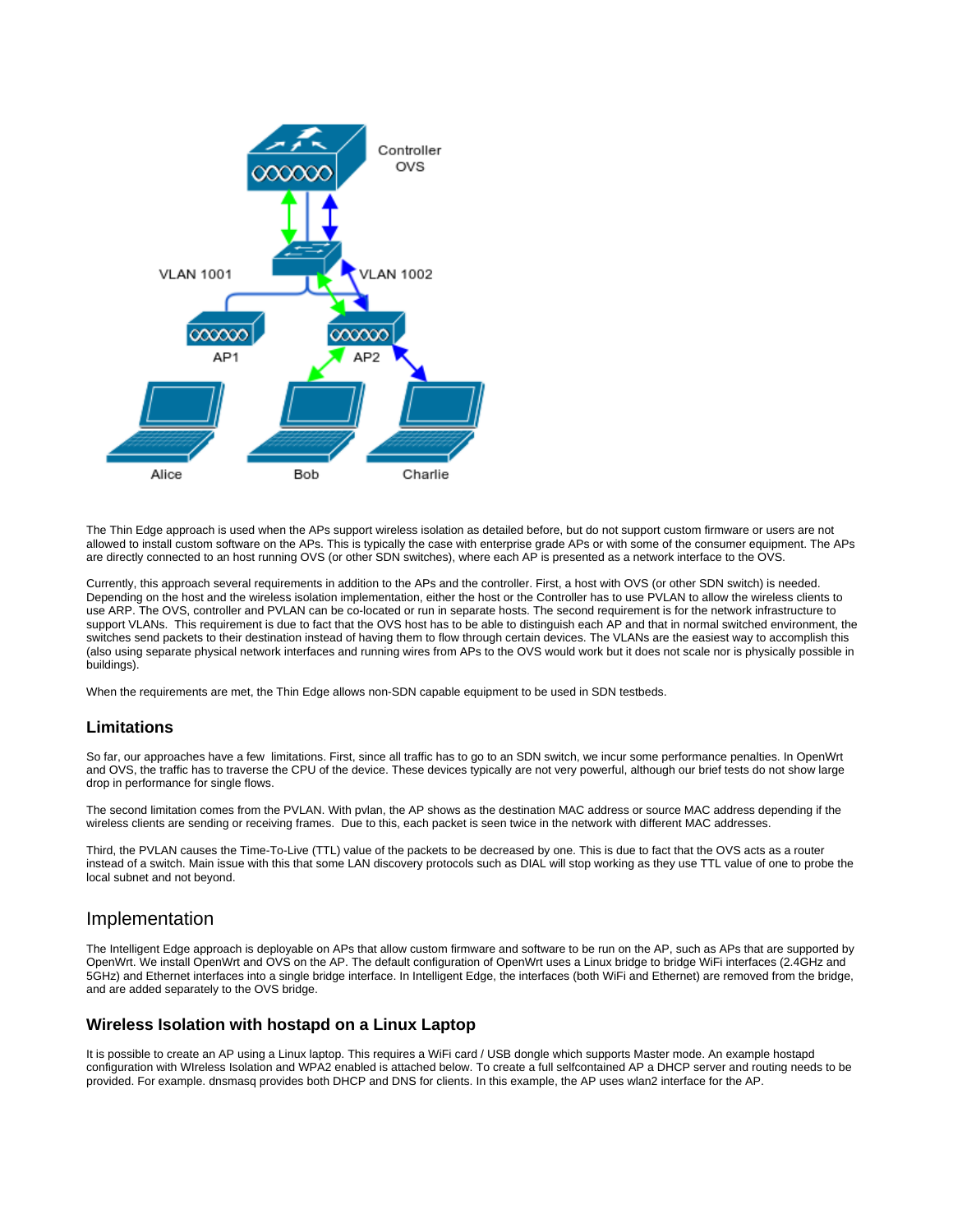#### **hostapd.conf**

```
#http://wiki.stocksy.co.uk/wiki/Multiple_SSIDs_with_hostapd
#change wlan0 to your wireless device
interface=wlan2
driver=nl80211
hw_mode=g
# MAC address of the interface comes here, change first value 02 for local configuration 
# and last to 30for the first bssid (next will be 31 and so on)
bssid=02:3a:35:c1:e1:30
ssid=MY-SSID
channel=6
ap_isolate=1
# comment out auth, wpa, rsn configurations if you do not need encryption
auth_algs=1  # 1=wpa, 2=wep, 3=both
wpa=2 # WPA2 only
wpa_key_mgmt=WPA-PSK
rsn_pairwise=CCMP
wpa_passphrase=SecretPassword
bss=wlan2_0
ssid=MY-SECOND-SSID
ap_isolate=1
auth_algs=1 # 1=wpa, 2=wep, 3=both
wpa=2 # WPA2 only
wpa_key_mgmt=WPA-PSK
rsn_pairwise=CCMP
wpa_passphrase=SecretPassword
```
## <span id="page-4-0"></span>**Wireless Isolation with OpenWrt**

Enabling isolation on OpenWrt AP requires logging into the AP via telnet or SSH as there is no GUI available to enable the isolation. After logging to the AP, edit /etc/config/wireless and add "option isolate '1'" on the wifi-iface where isolation is needed. Afterwards, the networking needs to be restarted for the isolation to be activated.

#### **Wireless isolation**

```
vim /etc/config/wireless
```

```
# locate wifi-iface and add isolation
config wifi-iface
     option isolate '1'
```
## <span id="page-4-1"></span>**Wireless Isolation with Cisco 1131 Autonomous AP**

With Cisco devices, wireless isolation is called Port security. If the whole network is created using Cisco equipment, the Port Security can be enabled also in the switches to provide full isolation of clients across APs. In the code below, the Port Security is enabled both on 2.4GHz and 5GHz radio interfaces. Currently PVLAN is required on the SDN switch.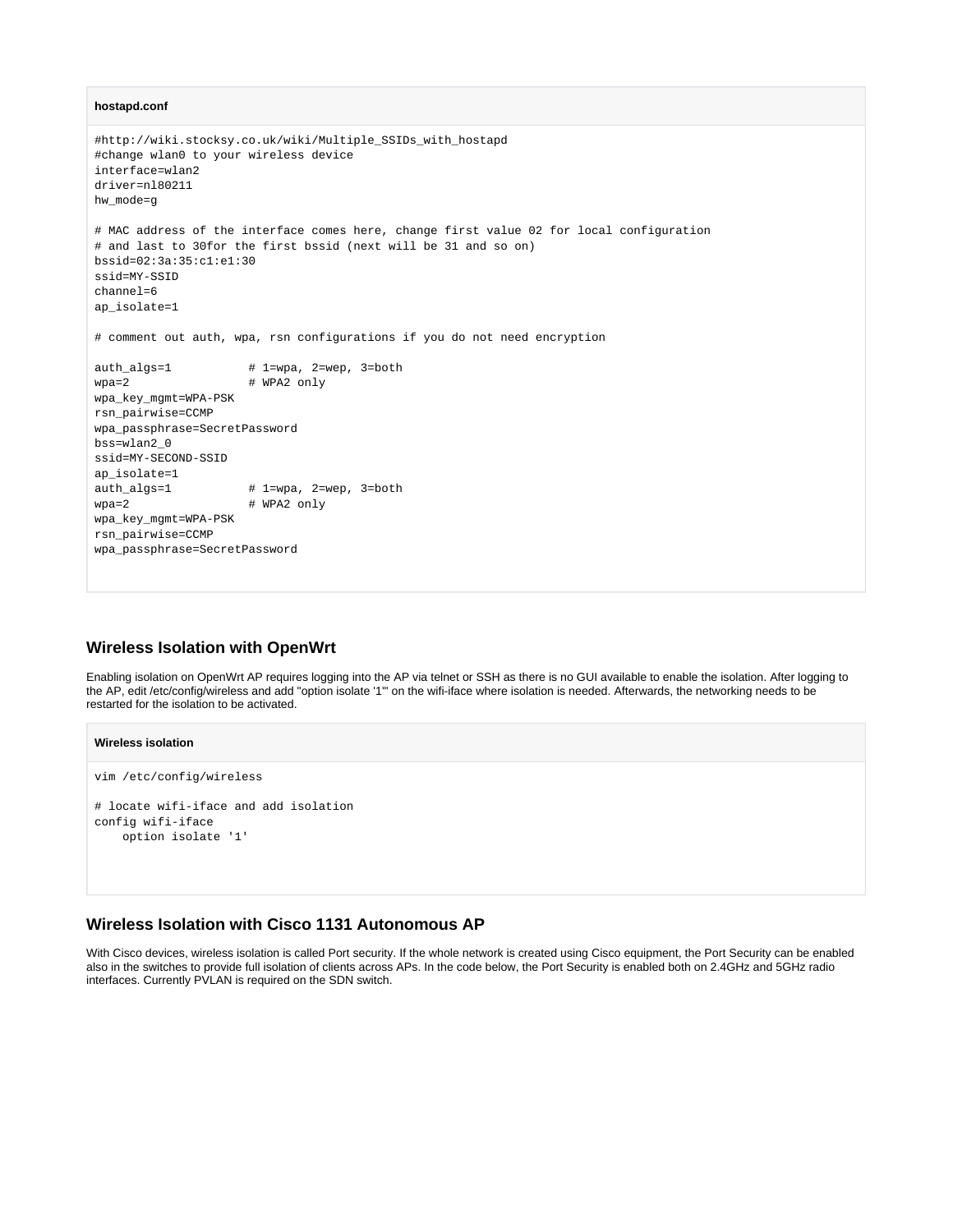```
Cisco Thin Edge
```

```
configure terminal
         interface dot11radio 0
                 bridge-group 1 port-security
                 exit
         interface dot11radio 1
                 bridge-group 1 port-security
                  exit
         exit
```
## <span id="page-5-0"></span> **OVS and OpenWrt**

Running OVS on OpenWrt is relatively straightforward. At best, the OVS can be installed from the package manager but otherwise OVS needs to be compiled and then installed.



After the OVS is up and running, the network interfaces need to be added to the OVS. Depending on the AP, the ethernet ports of the AP are all in single VLAN and the WAN port is in an another VLAN. These VLANs are then used to map the interfaces to the OpenWrt. WLAN interfaces are separate interfaces on the SoC. To create a full OpenFlow managed AP, each of the Ethernet interfaces need to be in its own VLAN. First remove the Ethernet interfaces from any bridges running in the OpenWrt and then add these to the OVS separately. Same is done for the WLAN interfaces. Removing interfaces from default bridges can be done through the LuCI GUI or by hand.

#### **Remove interfaces from Linux bridges**

```
# Find the bridge where interfaces are by default
brctl show
# Remove interfaces
brctl delif <br/> <br/>bridge> <interface>
```
Create OVS bridge:

**Create OVS bridge**

ovs-vsctl add-br br0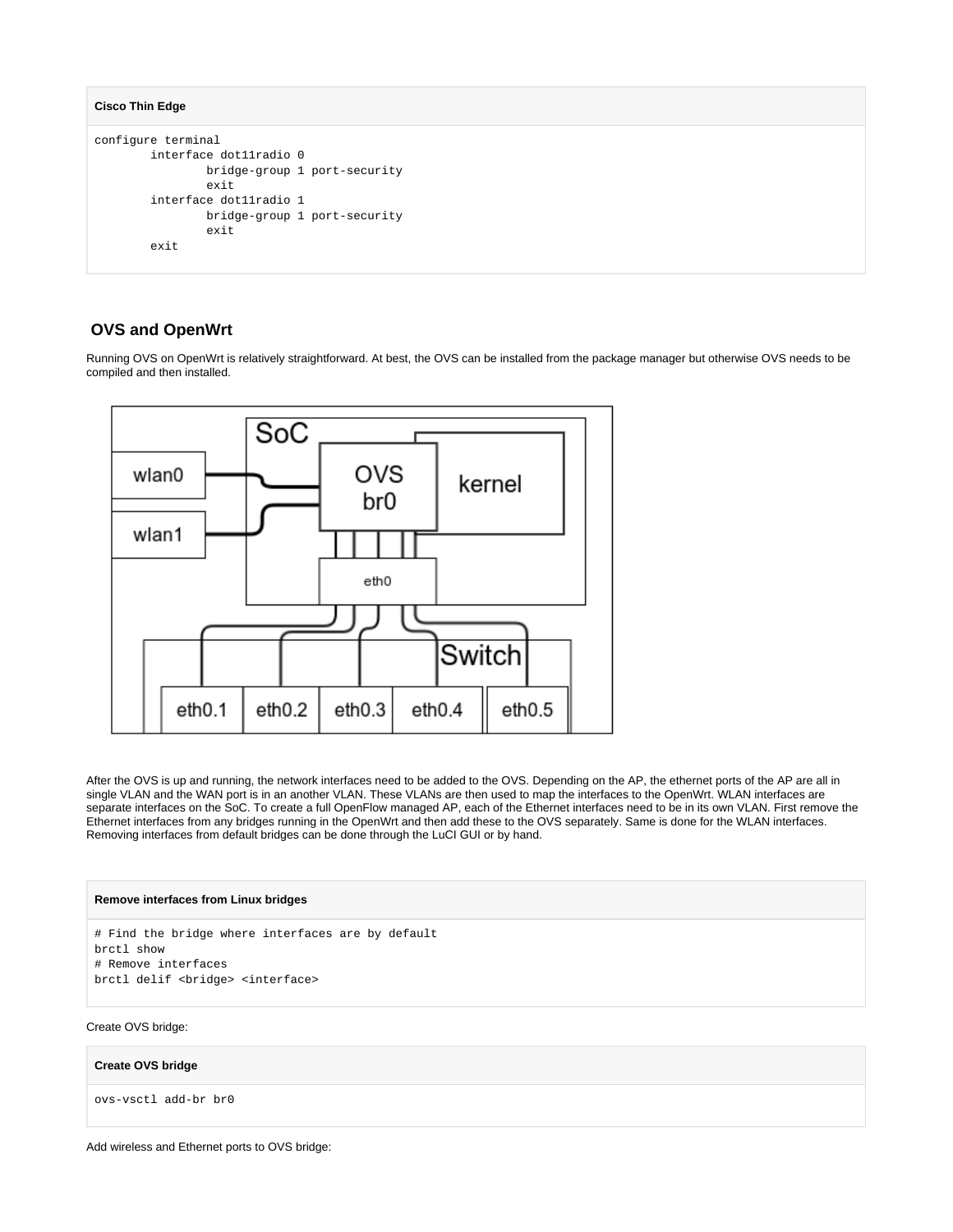```
Add interfaces to the OVS bridge
```
ovs-vsctl add-port br0 wlan0 ovs-vsctl add-port br0 wlan1 ovs-vsctl add-port br0 eth0.1 ovs-vsctl add-port br0 eth0.2 ovs-vsctl add-port br0 eth0.3 ovs-vsctl add-port br0 eth0.4 ovs-vsctl add-port br0 eth0.5

If PVLAN is used to allow ARP to work in the wireless network, PVLAN needs to be enabled on the bridge. This allows the AP to impersonate other wireless clients (one could even say NAT the MAC addresses).

#### **proxy\_arp\_pvlan**

echo 1 > /proc/sys/net/ipv4/conf/br0/proxy arp pvlan

## <span id="page-6-0"></span>**OVS and Laptop**

Running OVS on a Linux Laptop is relatively straightforward. At best, the OVS can be installed from the package manager but otherwise OVS needs to be compiled and then installed. Hostapd is also available from the package manager, but might be an old version. Also, a patch is needed for the hostapd to detect OVS so compiling the hostapd by hand is recommended. Details are below this chapter.

After the OVS is up and running, the WiFi network interfaces need to be added to the OVS.

**Create OVS bridge**

ovs-vsctl add-br br0

Add wireless ports to bridge.

#### **Add interfaces to the OVS bridge**

```
# wlan2 is the interface we use for the main SSID, wlan2_0 is created for the second SSID
ovs-vsctl add-port br0 wlan2
ovs-vsctl add-port br0 wlan2_0
```
For the laptop to act as a home router, a DHCP server such as dnsmasq is needed. Also, IP forwarding and NAT between primary Ethernet (typically eth0) and the OVS bridge (br0 here) has to be enabled using for example iptables. For this, there are multiple howtos available in the Internet.

If PVLAN is used to allow ARP to work in the wireless network, PVLAN needs to be enabled on the bridge. This allows the AP to impersonate other wireless clients (one could even say NAT the MAC addresses).

```
proxy_arp_pvlan
echo 1 > /proc/sys/net/ipv4/conf/br0/proxy arp pvlan
```
## <span id="page-6-1"></span>OpenFlow Rules

To enable packets to be send back to the interface where they came from, specific OpenFlow rules need to be set. The main enabler is the "actions=in\_port", which sends the packet back to the interface it came from. actions=output:<port where packet came> is not enough.

## <span id="page-6-2"></span>**Thin Edge**

Basic rule that allows the AP to act as a router, but wireless clients are isolated. These rules assume that an AP running the Thin Edge is located in OVS port 1.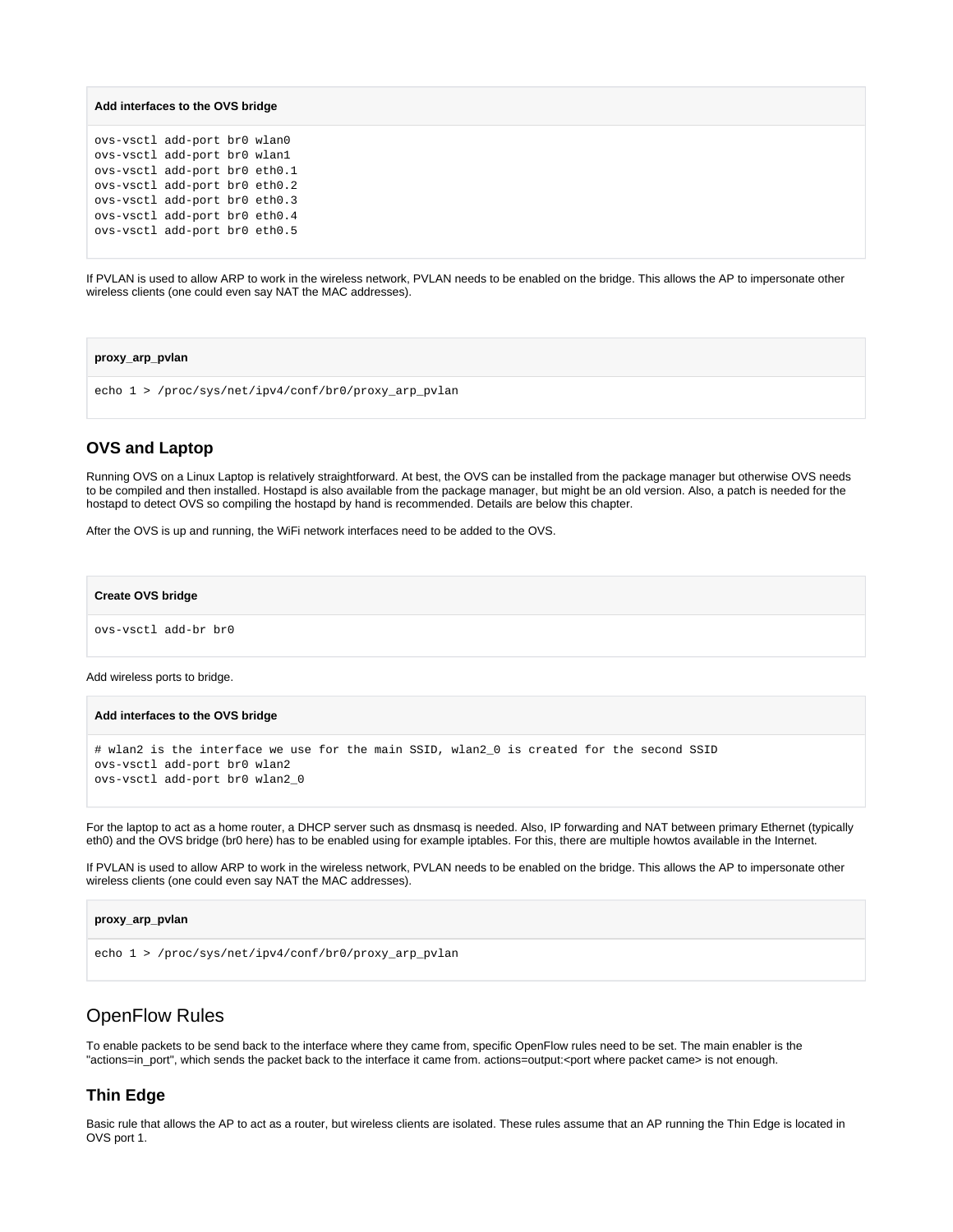" Allow normal operations but keep wireless clients isolated (no ARP between wireless clients) ovs-ofctl add-flow br0 priority=0,actions=NORMAL

#### To remove isolation in OVS for Thin Edge:

```
# Wlan is in port 1, no Ethernet ports in OVS except the LOCAL bridge port
ovs-ofctl add-flow br0 "priority=2,arp,in_port=1,actions=output:in_port,normal"
ovs-ofctl add-flow br0 "priority=2,icmp,in_port=1,actions=output:in_port,normal"
ovs-ofctl add-flow br0 "priority=2,udp,in_port=1,actions=output:in_port,normal"
ovs-ofctl add-flow br0 "priority=2,tcp,in_port=1,actions=output:in_port,normal"
```
#### To remove isolation in OVS for Thin Edge and PVLAN:

```
# Wlan is in port 1, no Ethernet ports in OVS except the LOCAL bridge port
ovs-ofctl add-flow br0 "priority=2,arp,in_port=1,actions=local"
ovs-ofctl add-flow br0 "priority=2,icmp,in_port=1,actions=output:in_port,normal"
ovs-ofctl add-flow br0 "priority=2,udp,in_port=1,actions=output:in_port,normal"
ovs-ofctl add-flow br0 "priority=2,tcp,in_port=1,actions=output:in_port,normal"
```
The above rules are very simple rules. As a side effect, they cause all packets to be flooded back to the wireless networks. To remedy this and provide more restricting connectivity, MAC and IP addess based rules can and should be used. Also if there are multiple SSID's, they are visible as different ports in the OVS. ARP queries are hard to isolate as they are broadcasts and other clients may learn other devices by just listening the ARP queries.

## <span id="page-7-0"></span>**Intelligent Edge**

Basic rule that allows the AP to act as a router, but wireless clients are isolated since ARP requests are not sent back to the Wi-Fi.

```
ovs-ofctl add-flow br0 priority=0,actions=NORMAL
```
#### To remove isolation in OVS for Thin Edge:

```
# Wlan is in port 1, no Ethernet ports in OVS except the LOCAL bridge port
ovs-ofctl add-flow br0 priority=1,actions=normal,output:in_port
```
The above rules are very simple rules. As a side effect, they cause all packets to be flooded back to the wireless networks. To remedy this and provide more restricting connectivity, MAC and IP addess based rules can and should be used. Also if there are multiple SSID's, they are visible as different ports in the OVS. ARP queries are hard to isolate as they are broadcasts and other clients may learn other devices by just listening the ARP queries.

## <span id="page-7-1"></span>**OVS and WPA2**

Currently hostapd does not work well with the OVS. While normal access point associations etc. work with the default hostapd of OpenWrt, WPA encryption does not. Reason for this is that frames used for association are control frames and the frames used for setting up encryption (EAP over LAN, or EAPOL, 802.1x) are data frames. In general, the hostapd can detect Linux bridges, i.e. the normal bridges where wireless interfaces are part of. When wireless interface is added to the OVS, the interface is no longer a normal Linux bridge, so hostapd can no longer see the 802.1x frames. The modification added by Helmut Jacob "hschaa" allows hostapd to tap into OVS bridges. With the patch, the encryption can be set up, but the hostapd has to be compiled separately. The patch is not needed if encryption is not required.

<https://github.com/hschaa/hostapd/commit/c89daaeca4ee90c8bc158e37acb1b679c823d7ab#diff-165dd5a1681d9394993972f6923fddf8R153>

## <span id="page-7-2"></span>**Troubleshooting Association Failures**

If the authentication handshake does not work, there are two probable reasons. First, the OVS might have stale information about the WLAN interface (for example the hostapd was restarted or the interface was not up when OVS was started). This can be remedied by removing and adding the interface in OVS.